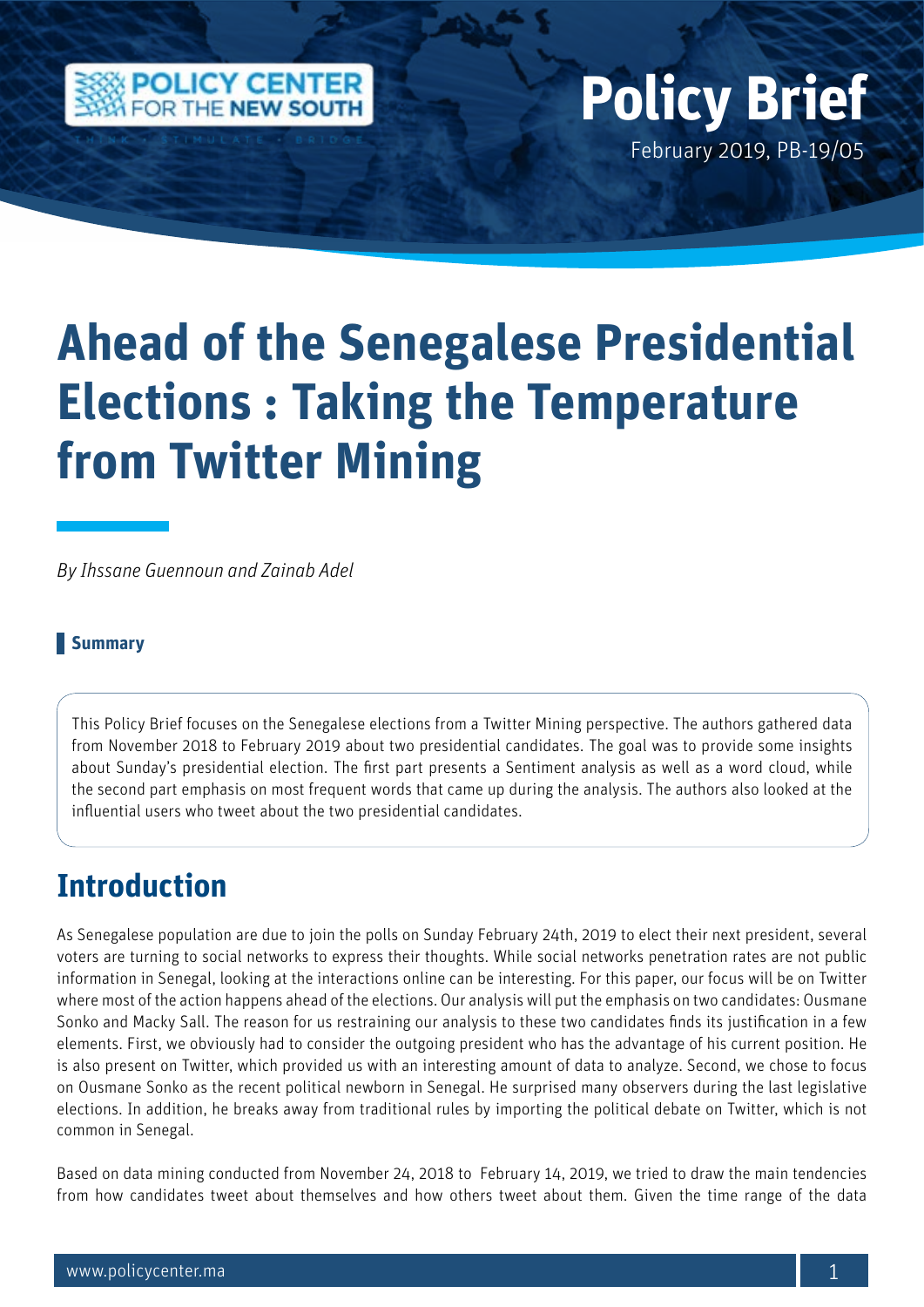collection, all numbers are exact at the end of the collection date. As Senegal is a democratic country when it comes to freedom of speech, the tweets we have used in our analysis are not censored. Our objective is not to say which of the two candidates is the most influential but rather, to analyze their interactions with the other users. We will essentially use two models to conduct our analysis. The first one is a sentiment analysis while the second one is a word cloud.

We will start by presenting the two candidate's profiles on Twitter, which will, in turn, help us understand how they compare.

Ousmane Sonko has been on Twitter for less than a year (341 days) and has 20,006 Followers while Macky Sall has 8.83 years of Twitter presence with 843,782 Followers. When it comes to their tweets, Macky Sall has 2,116 and Ousmane Sonko has 356 tweets. Based on those numbers, there is indeed an initial difference between both candidates. Later on, we will see how this difference translates into perceptions from Twitter users. When it comes to the number of tweets analyzed about every candidate, we used 7707 tweets mentioning "Ousmane Sonko" and 35,264 mentioning "Macky Sall." Hence, the percentages obtained in the following analysis are based on these last numbers of tweets. In other words, 1% of tweets mentioning "Ousmane Sonko" is equal to 77,07 tweets, while 1% of tweets mentioning "Macky Sall" account for 352,64 tweets.

### **I. Emotions and Words: a general perspective**

#### **A) Sentiment Analysis**

This tool helps us look at the various emotions conveyed in different tweets. The library in  $R<sup>1</sup>$  that we are using has ten different emotions: Anger, Anticipation, Trust, Positive, Negative, Fear, Joy, Sadness, Surprise and Disgust. In the first part, we will analyze the emotions that come out of every candidate's tweets. In the second part, we will contrast it with emotions that come out from Twitter users speaking about both candidates.

**1.** R is a programming language for statisticians and data scientists

|                                     | <b>Ousmane Sonko</b>                            |                                        | <b>Macky Sall</b>                               |                                        |  |
|-------------------------------------|-------------------------------------------------|----------------------------------------|-------------------------------------------------|----------------------------------------|--|
|                                     | <b>Emotions from</b><br><b>Tweets about Him</b> | <b>Emotions from his</b><br>own tweets | <b>Emotions from</b><br><b>Tweets about Him</b> | <b>Emotions from his</b><br>own tweets |  |
| Anger                               | 5.33%                                           | 8.63%                                  | 9.03%                                           | 5.33%                                  |  |
| <b>Anticipation</b>                 | 10.67%                                          | 8.74%                                  | 7.56%                                           | 10.67%                                 |  |
| <b>Disgust</b>                      | 2.09%                                           | 3.80%                                  | 4.54%                                           | 2.09%                                  |  |
| Fear                                | 5.68%                                           | 7.11%                                  | 7.94%                                           | 5.68%                                  |  |
| Joy                                 | 8.28%                                           | 5.81%                                  | 5.84%                                           | 8.28%                                  |  |
| <b>Sadness</b>                      | 6.56%                                           | 7.17%                                  | 7.39%                                           | 6.56%                                  |  |
| <b>Surprise</b>                     | 3.65%                                           | 4.61%                                  | 3.87%                                           | 3.65%                                  |  |
| <b>Trust</b>                        | 16.76%                                          | 14.55%                                 | 13.86%                                          | 16.76%                                 |  |
| <b>Negative</b>                     | 12.79%                                          | 14.98%                                 | 17.37%                                          | 12.79%                                 |  |
| <b>Positive</b>                     | 28.19%                                          | 24.59%                                 | 22.62%                                          | 28.19%                                 |  |
| <b>Total</b><br>number of<br>tweets | 7707                                            | 356                                    | 35264                                           | 2116                                   |  |

#### **Table 1: Sentiment Analysis Results for both Ousmane Sonko and Macky Sall**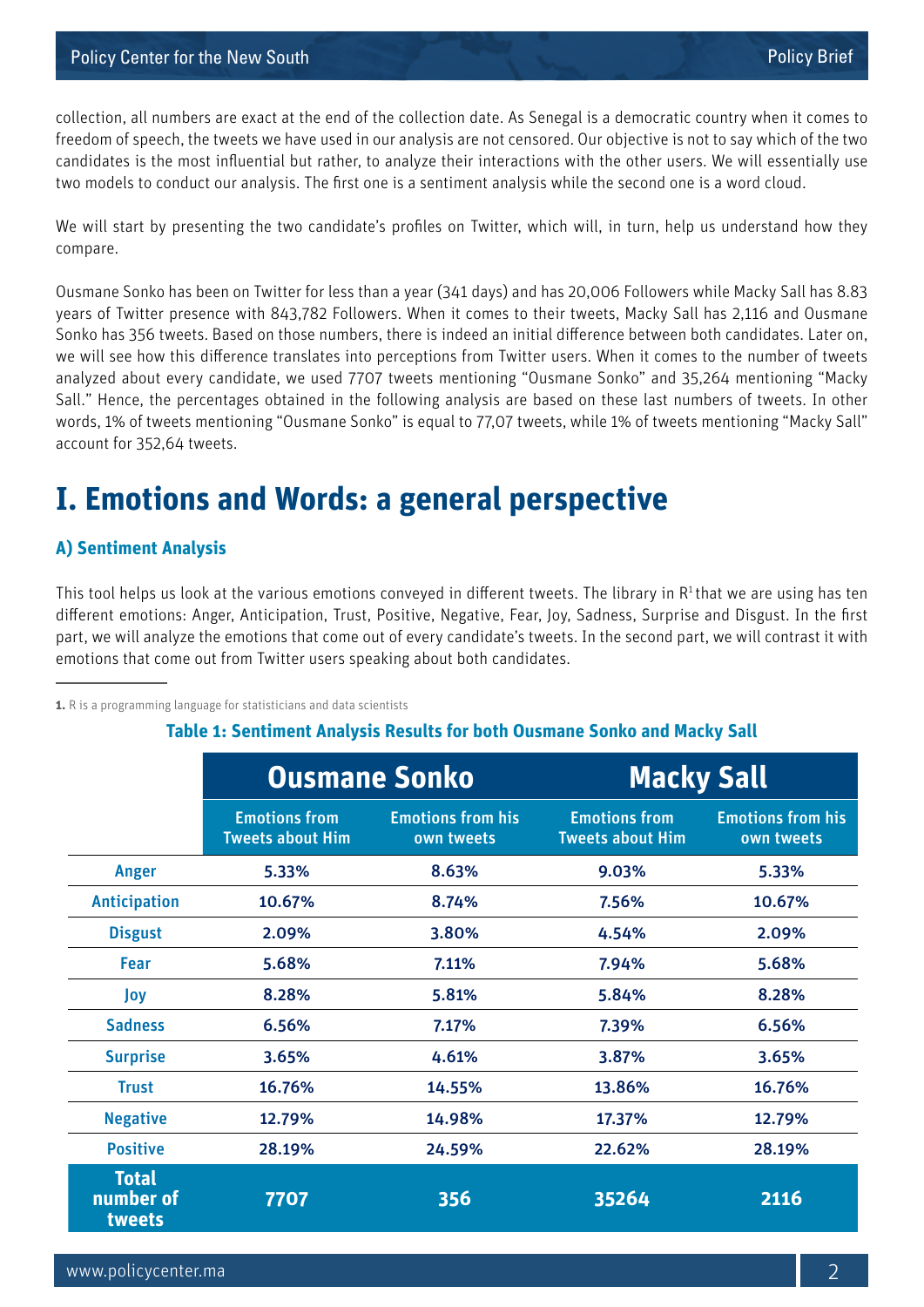As table 1 shows, the predominant emotion that comes out both candidate's own tweets is a positive emotion. It does not come to us as a surprise when we know that both of them are eager to communicate positive emotions to the public. We also notice that Ousmane Sonko's negative emotions come second in all of his tweets (14.98%). One of the reasons behind this is that he uses lots of criticism, especially towards his main rival. In addition, Ousmane Sonko has recently been accused of misappropriating of 94 Billion FCFA<sup>2</sup>. However, Ousmane Sonko strongly denies such accusations that he believes are meant to destabilizing his candidacy. In opposition to that, the outgoing candidate has trust as the second emotion conveyed from his own tweets. It is indeed significant given his comfortable position as current president. His current position provides him with a number of benefits. The emotion of trust in most of Macky Sall's tweets makes sense, as he personally trusts several people surrounding him. This same emotion scores 14.55% within Ousmane Sonko's personal tweets, which is quite interesting as well.

It would be interesting to look at emotions conveyed from users tweeting about both candidates. There is no doubt that positive emotions prevail for both candidates as users tweet about them. However, looking at negative emotions, we notice that there are less negative emotions in tweets about Ousmane Sonko than from his own tweets. On the opposite, there are more negative emotions in tweets about Macky Sall than there are from his own tweets. Keeping in mind that we analyze emotions based on percentages and not based on the number of tweets. As for trust, there are fewer tweets about Macky Sall conveying this emotion than in his own tweets. While for Ousmane Sonko, we perceived more trust in tweets about him than in his own tweets.

#### **B) Word Clouds**

Both candidates rank on Social Authority, which is a tool providing the virtual influence of a Twitter user. It essentially looks at the latest two months of activity of an account to assess its weight on a scale of 100. Surprisingly, both candidates rank pretty above average and are only 11 points away from each other. Macky Sall's account ranks 72/100 while Ousmane Sonko's account stands at 61/100. Given their comfortable ranking, we believe their actual tweets could be interesting to analyze from a wording perspective. Beyond looking at emotions conveyed, we wanted to see which kind of words they use in their tweets and which ones users talking about them use. For this purpose, we generated four world clouds to get a better sense of the frequent words. The bigger the word, the more it is used for tweets. We removed mentions to "Ousmane Sonko" and "Macky Sall" in their own tweets to avoid distortions of the word cloud.

**Figure 1: Word cloud of Tweets by Macky Sall Figure 2: Word cloud of Tweets by Ousmane Sonko**





**<sup>2.</sup>** DakarActu « Installation d'une commission d'enquête parlementaire sur les 94 milliards : Sonko, l'absent le plus présent défendu par les députés du PDS», Vendredi 15 Février 2019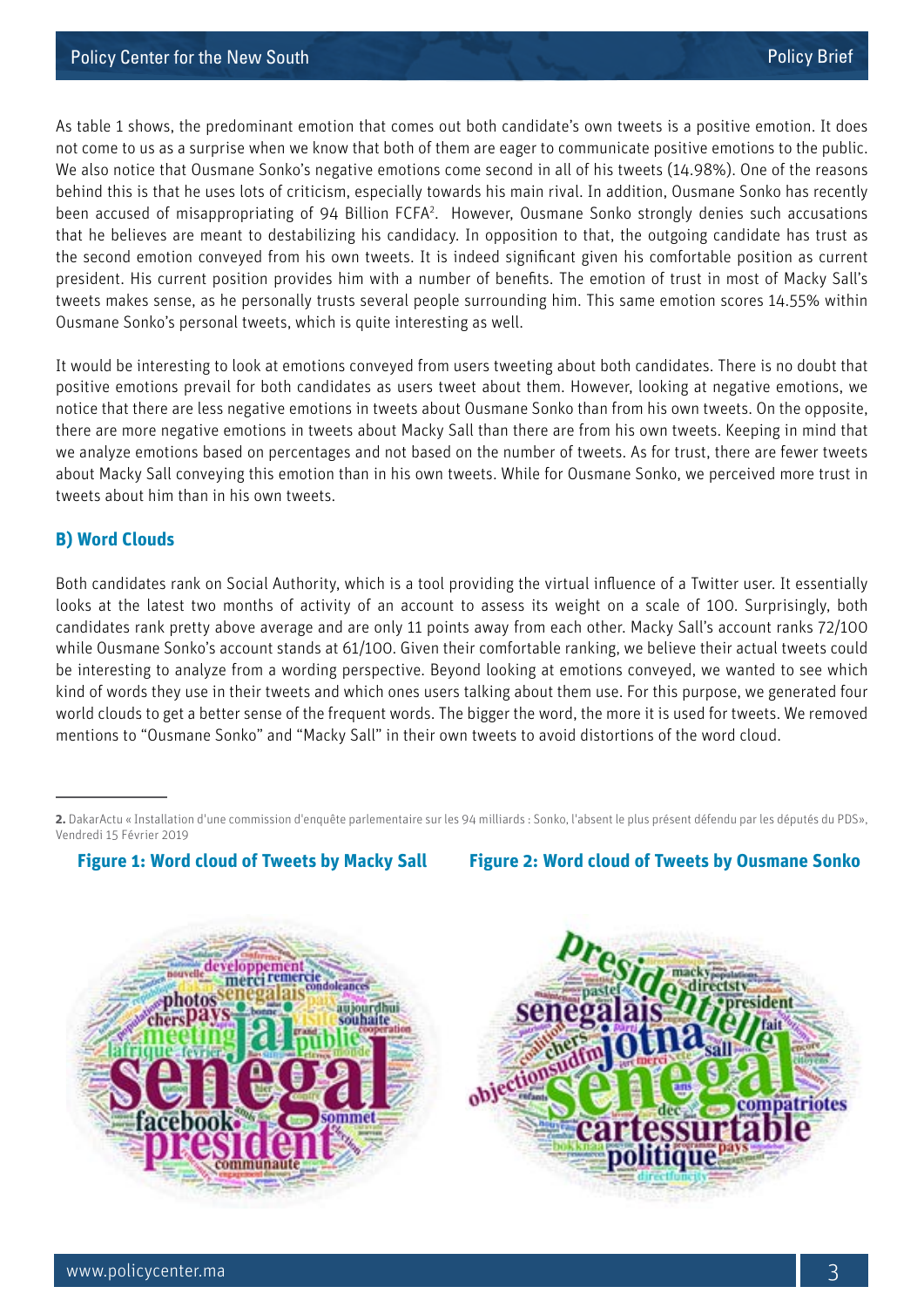#### **Figure 3: Word cloud of tweets about "Macky Sall" Figure 4: Word cloud of tweets about "Ousmane**

**Sonko"**



The previous word cloud show some interesting trends. "Senegal" obviously appears in the four word clouds. Yet, the next section will come up with explanations on how the country's name actually ranks differently in both candidates' word cloud. Interestingly, we notice that the word "Presidentielle" is present in three out of four word clouds. In fact, the word almost never appears in Macky Sall's own tweets as if it is not an important word to highlight. When we correlate the absence of "Presidentielle" from the his own tweets with the "anticipation" emotion ranking 9.94% in the sentiment analysis (Table 1), we may have the feeling that he is quite confident about his reelection. In addition, the use of "J'ai"3 in figure 2 adds to this confidence. When it comes to Ousmane Sonko's word cloud, both of them have mentioned "Macky Sall", which reveals that the outgoing president is very much present in Sonko's discourse. It is particularly the case since Ousmane Sonko has been criticizing the tenant of the 'Palais de la République' mainly about his management of the country's oil resources. The fact that the word "cartes sur table"<sup>4</sup> comes often from Sonko's tweet reflect his several calls for a live debate between the five presidential candidates. However, the initiative failed short after the National Council for Audiovisual Regulation disapproved the initiative<sup>5</sup>.

### **II. Analysis of most powerful words and most influential users**

#### **A) Top twenty words used by and about every candidate**

Based on the previous word cloud, we wanted to look at the top 20 words used by every candidate and about every candidate. Looking at these tables below (Table 2 and Table 3) provides us with interesting insights. The first one, the name of the country is the top one word in tweets about "Macky Sall" and tweets by the outgoing president. Whereas for Ousmane Sonko, the country's name comes in the second place after two other words.

**<sup>3.</sup>** The French equivalent of « I ».

**<sup>4.</sup>** The French equivalent of « laying all cards on the table »

**<sup>5.</sup>** Agence Ecofin. "Sénégal : Le Régulateur Des Médias Met Fin Aux Espoirs D'organisation D'un Débat Présidentiel." Agence Ecofin, 20 Feb. 2019, agenceecofin.com/regulation/2002-64145-senegal-le-regulateur-des-medias-met-fin-aux-espoirs-d-organisation-d-un-debat-presidentiel.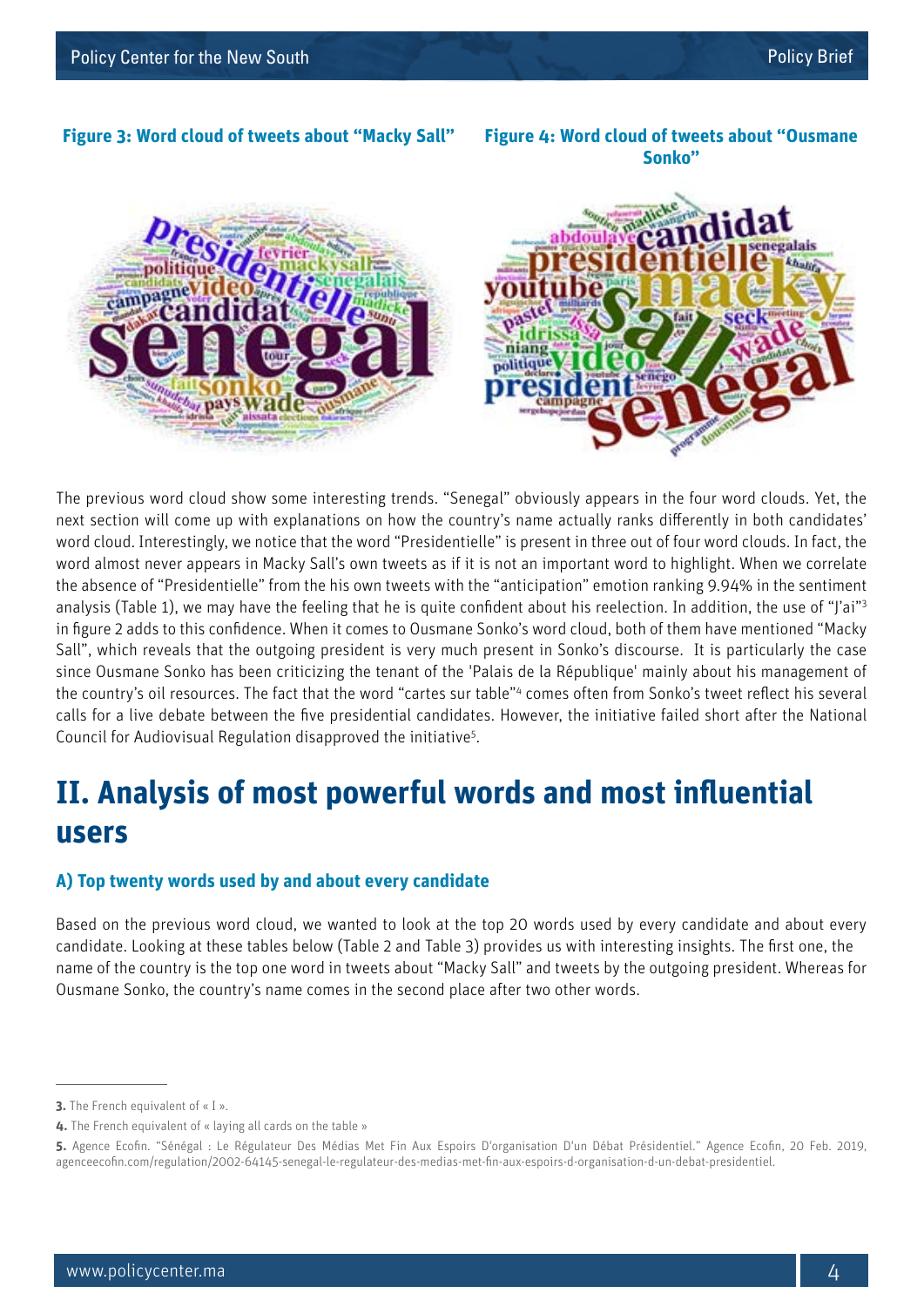### **Words from his timeline's tweets Total% Words from tweets about Him Total%** senegal 1.82% senegal 2.02% jai 1.20% president 1.51% president 0.96% presidentielle 0.74% meeting 1.55% candidat 1.64% facebook 0.51% sonko 0.60% publie 0.48% video 0.53% pays 0.46% wade 0.51% visite 0.42% mackysall 0.39% senegalais 6.41% senegalais 6.39% lafrique 0.39% campagne 0.35% photos 0.38% fait 0.35% chers 0.33% politique 0.34% merci 0.33% pays 0.34% paix **ousmane** contract the contract of the contract of the contract of the contract of the contract of the contra sommet 0.33% fevrier 0.32% developpement 0.31% madicke 0.29% communaute 0.30% tour 0.26% dakar 0.30% issa 0.26% souhaite 0.28% dakar 0.26% remercie 0.28% sunu 0.26% **Total Words 21480 Total Words 466724**

#### **Table 2 : Top twenty words in tweets by and about "Macky Sall"**

#### **Table 3 : Top twenty words in tweets by and about "Ousmane Sonko"**

| <b>Words from Tweets from his</b><br>timeline | Total% | <b>Words From tweets about</b><br>Him | <b>Total%</b> |
|-----------------------------------------------|--------|---------------------------------------|---------------|
| sonkopresident                                | 2.40%  | sall                                  | 2.42%         |
| senegal                                       | 1.97%  | senegal                               | 2.14%         |
| jotna                                         | 1.16%  | macky                                 | 1.83%         |
| presidentielle                                | 0.97%  | video                                 | 1.05%         |
| cartessurtable                                | 0.93%  | presidentielle                        | 1.03%         |
| senegalais                                    | 0.83%  | candidat                              | 1.03%         |
| politique                                     | 0.70%  | president                             | 0.93%         |
| objectionsudfm                                | 0.52%  | wade                                  | 0.89%         |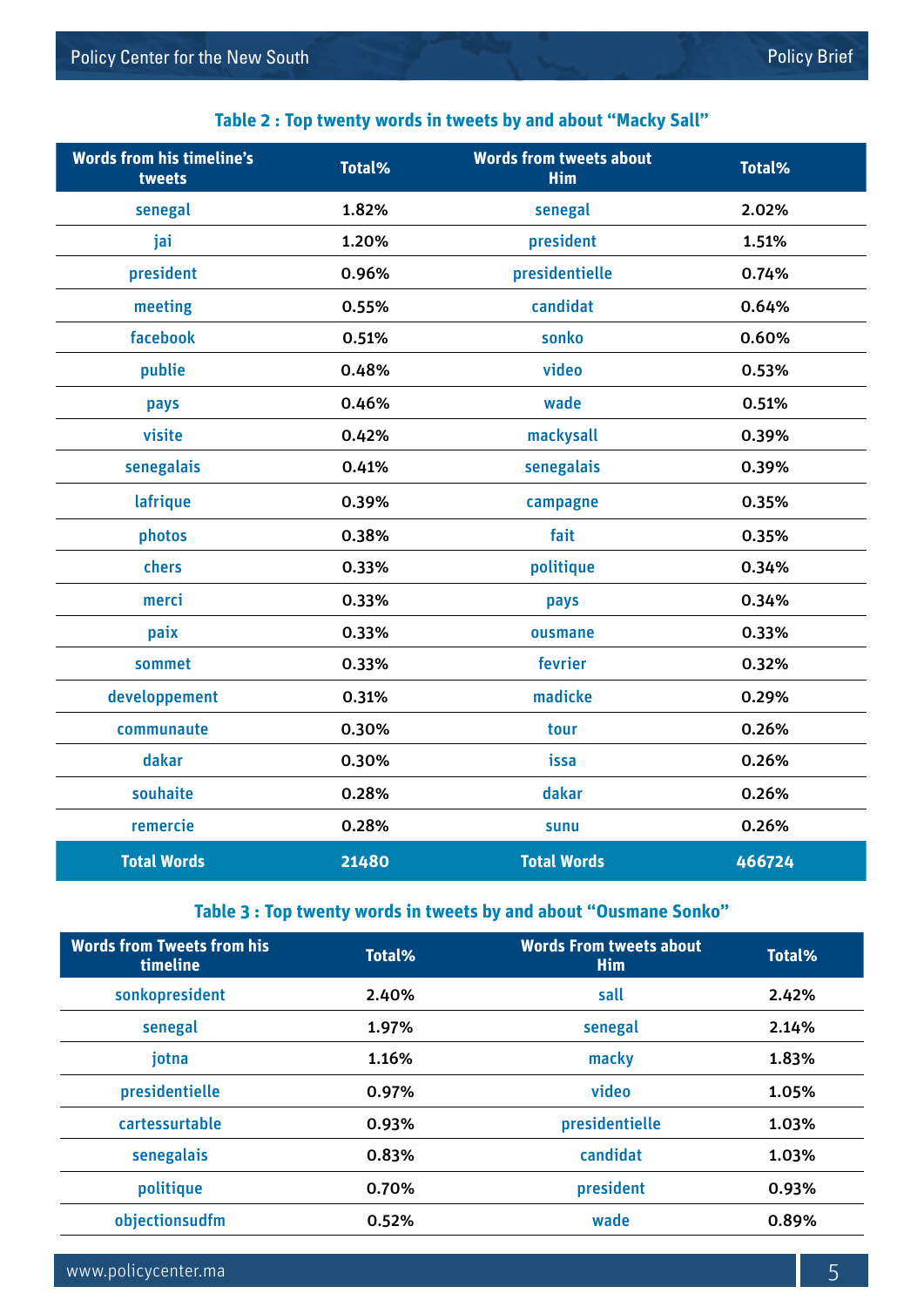| chers              | 0.48% | youtube            | 0.85% |
|--------------------|-------|--------------------|-------|
| compatriotes       | 0.48% | seck               | 0.59% |
| sall               | 0.46% | issa               | 0.55% |
| president          | 0.41% | idrissa            | 0.53% |
| dec                | 0.39% | pastef             | 0.51% |
| directstv          | 0.39% | abdoulaye          | 0.48% |
| coalition          | 0.37% | niang              | 0.44% |
| pays               | 0.37% | madicke            | 0.42% |
| pastef             | 0.37% | politique          | 0.39% |
| fait               | 0.35% | senegalais         | 0.39% |
| macky              | 0.33% | campagne           | 0.38% |
| bokknaa            | 0.33% | senego             | 0.35% |
| <b>Total words</b> | 4824  | <b>Total words</b> | 83557 |

If we compare the two candidates' original tweets, we can say that, on the one hand, Macky Sall's predominant words refer to action words such as "publie", "visite", "meeting", "sommet" . On the other hand, words relating to the elections themselves dominate Ousmane Sonko's original tweets. He often uses words such as "sonkopresident", "jotna" , "presidentielle", "senegalais". It is quite surprising to see, however, that during the time range of our data mining, Ousmane Sonko did not refer to oil issues in his tweets while being aware that it is an essential component of Senegal's future.

When we look at tweets about both candidates, there are a few differences to take into consideration. Twitter users mentioning "Ousmane Sonko" speak about "Sall" at the first place, followed by "Senegal" then by "Macky". It is only at the fifth and sixth rank that "Presidentielle" and "candidat" comes in, which could reveal that speaking about Ousmane Sonko has to be done in opposition to his main rival. However, users mentioning "Macky Sall" use "Senegal," "President," "Presidentielle" and "Candidat" as their top words. It is worth noting that "Sonko" ranks fifth amongst the words used when mentioning "Macky Sall".

Both Tables 2 and 3 provide us with additional information that we can compare. The word cloud provides us with interesting trends to better understand the stakes of Sunday 24 February's elections.

#### **B) Top thirty followers of each candidate**

Yet, our work would not be complete without answering the following questions: Who are the Twitter users mentioning both candidates? Based on their number of followers, can we say that they are influential? Where do they tweet? How many tweets or re-tweets did they have with mentions to one of the two candidates? Which main emotions do they convey from their tweets about our candidates?

While we did have access to their public profiles, we will preserve their anonymity and use numbers to refer to them. Our purpose is to assess the influence of the users speaking about both Macky Sall and Ousmane Sonko. In fact, a very influential account can only tweet once and have more impact than a less influential account who could be tweeting more.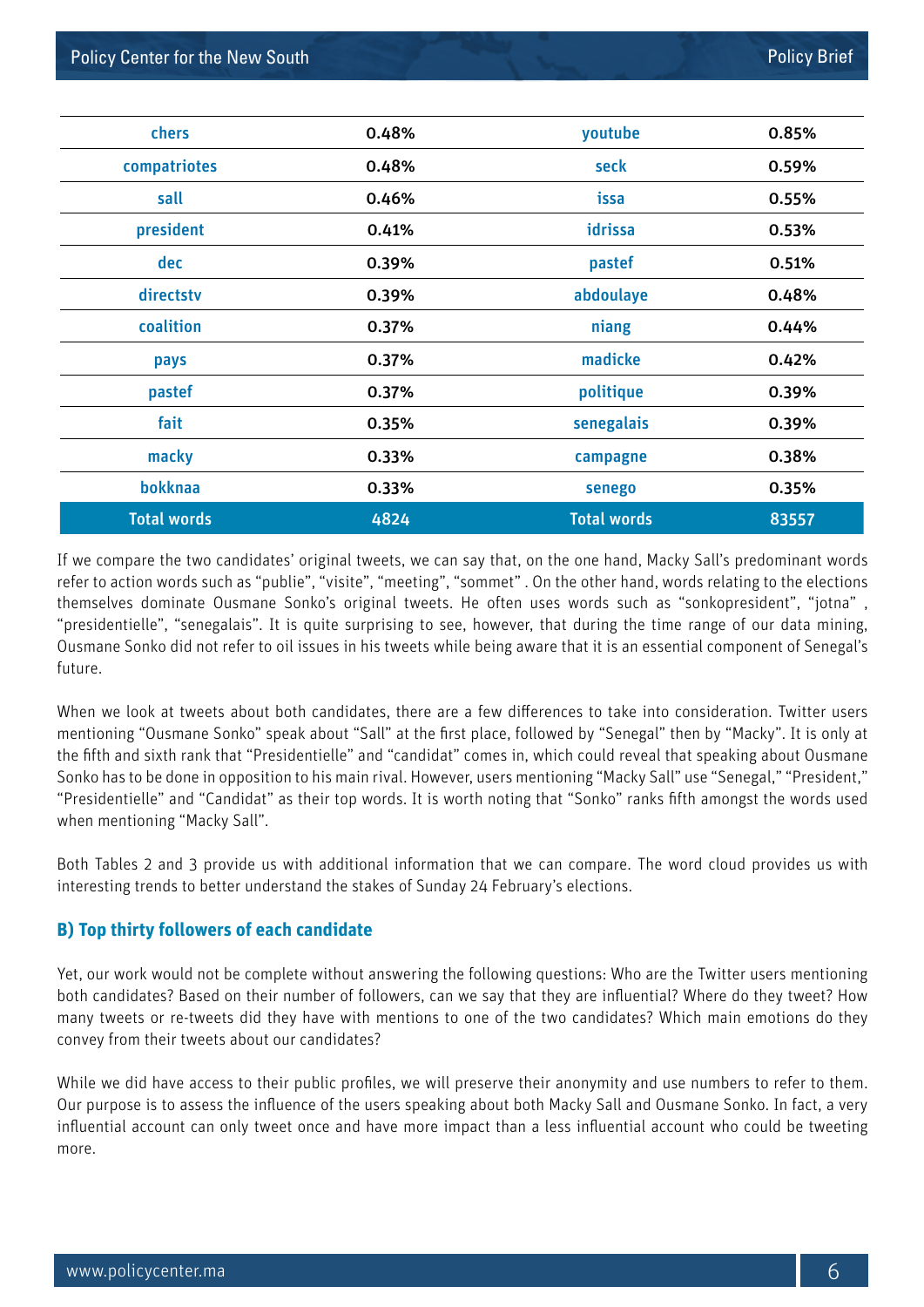The following tables (Table 4 and Table 5) aims at bringing the previous analysis to a more pragmatic proportion. Far from pretending to provide exact analysis, we try to look at the main emotions an influential account can convey. For this purpose, we chose to focus on 30 most influential users (based on their followers) mentioning each of the two candidates.

| Table 4 : Ousmane Sonko followers' analysis |                        |                      |                                          |                                              |
|---------------------------------------------|------------------------|----------------------|------------------------------------------|----------------------------------------------|
| <b>Users</b>                                | <b>Followers Count</b> | <b>Type of users</b> | <b>Number of</b><br>tweets/re-<br>tweets | <b>Emotions expressed</b>                    |
| <b>Users 1</b>                              | 967 0618               | <b>Press</b>         | $\mathbf{1}$                             | <b>Anger, Negative</b>                       |
| <b>Users 2</b>                              | 810 561 2              | <b>Press</b>         | 6                                        | <b>Trust, Positive</b>                       |
| Users 3                                     | 512 953 1              | <b>Press</b>         | 4                                        | <b>Positive</b>                              |
| Users 4                                     | 694 070 1              | <b>Press</b>         | $\mathbf{1}$                             | <b>Positive, trust and Anticipation</b>      |
| <b>Users 5</b>                              | 958 612                | <b>Press</b>         | $\overline{2}$                           | <b>None</b>                                  |
| <b>Users 6</b>                              | 405 194                | <b>Press</b>         | $\mathbf{1}$                             | <b>Negative, Anger, anticipation</b>         |
| <b>Users 7</b>                              | 830 124                | <b>Press</b>         | 133                                      | Positive, Trust, Negative+ Fear              |
| <b>Users 8</b>                              | 176 119                | <b>Press</b>         | 3                                        | <b>None</b>                                  |
| <b>Users 9</b>                              | 639 100                | <b>Press</b>         | $\overline{2}$                           | surprise                                     |
| <b>Users 10</b>                             | 52388                  | <b>Press</b>         | 5                                        | Joy, Positive, Fear, Anger                   |
| Users 11                                    | 67687                  | <b>Individual</b>    | $\mathbf{1}$                             | <b>Positive</b>                              |
| <b>Users 12</b>                             | 76580                  | <b>Press</b>         | $\mathbf{1}$                             | <b>None</b>                                  |
| <b>Users 13</b>                             | 145 71                 | <b>Press</b>         | $\mathbf{1}$                             | <b>Positive, Trust</b>                       |
| Users 14                                    | 669 61                 | <b>Press</b>         | 131                                      | Positive, Negative, Trust, An-<br>ger        |
| <b>Users 15</b>                             | 819 57                 | <b>Press</b>         | $\mathbf{1}$                             | <b>Positive</b>                              |
| Users 16                                    | 007 47                 | <b>Press</b>         | 1                                        | <b>Trust</b>                                 |
| Users 17                                    | 040 43                 | <b>Individual</b>    | $\mathbf{1}$                             | <b>Positive, trust, Surprise</b>             |
| <b>Users 18</b>                             | 793 38                 | <b>Individual</b>    | $\mathbf{1}$                             | <b>Positive, Anticipation, joy</b>           |
| <b>Users 19</b>                             | 521 38                 | <b>Press</b>         | 37                                       | Positive, Trust, Anger, Disgust              |
| <b>Users 20</b>                             | 99836                  | <b>Press</b>         | $\mathbf{1}$                             | <b>None</b>                                  |
| <b>Users 21</b>                             | 357 36                 | individual           | $\mathbf{1}$                             | <b>Positive, Trust Disgust</b>               |
| <b>Users 22</b>                             | 249 36                 | <b>Press</b>         | 143                                      | Negative, anger, fear, trust and<br>positive |
| Users 23                                    | 162 35                 | <b>Press</b>         | 5                                        | <b>Positive, Sadness, Negativity</b>         |
| <b>Users 24</b>                             | 354 33                 | <b>Press</b>         | $\overline{2}$                           | <b>Negative, Positive</b>                    |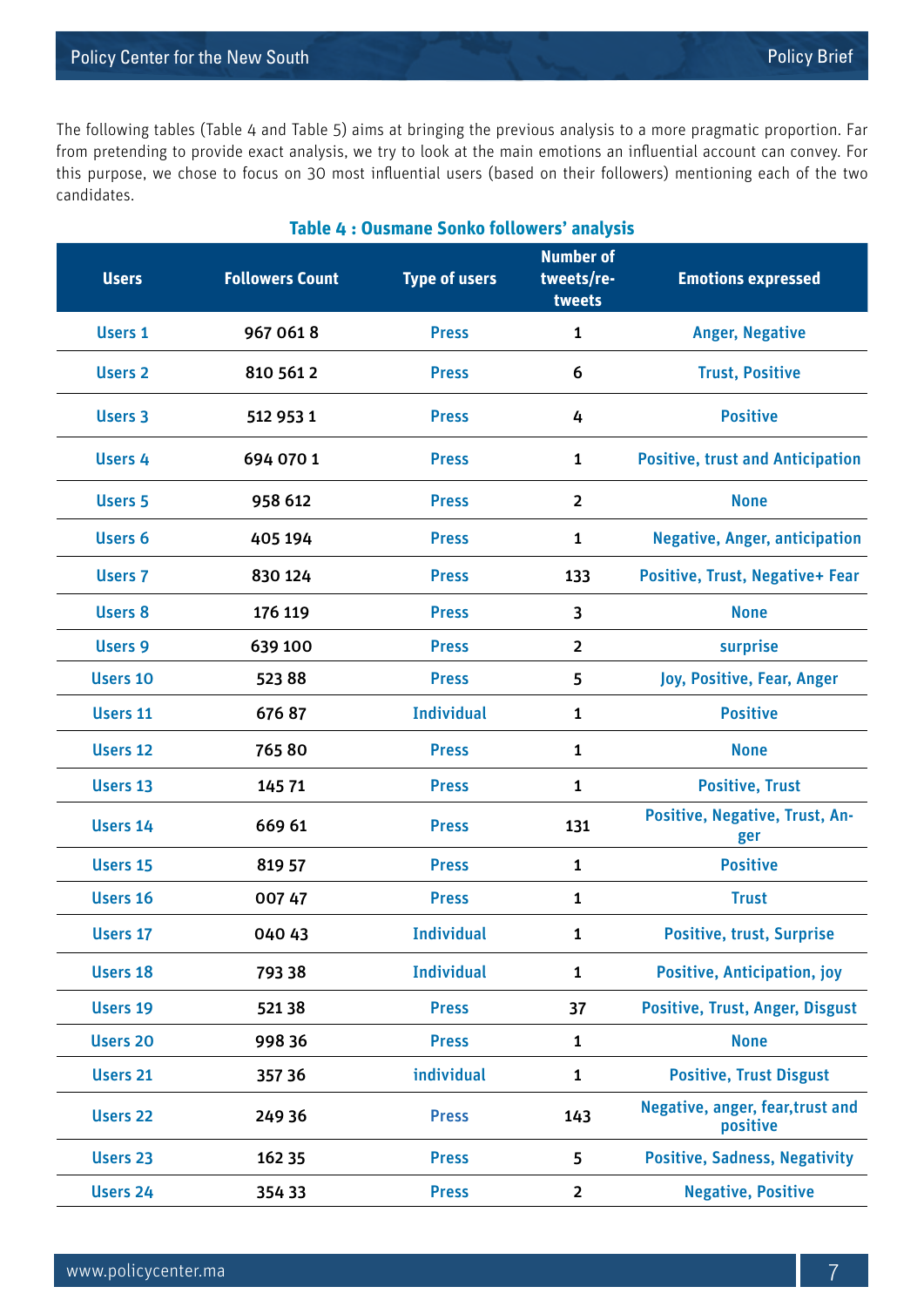| Users 28 | 452 27 | <b>Individual</b> | 5  | <b>Positive, Trust, Anticipation</b> |
|----------|--------|-------------------|----|--------------------------------------|
| Users 29 | 807 25 | <b>Individual</b> | ₹  | <b>Positive, Negative, Surprise</b>  |
| Users 30 | 951 23 | <b>Individual</b> | 1. | <b>Positive, Trust, Anticipation</b> |

Users 25 551 31 1 1 1 1 1 1 1 1 1 1 1 Negative, Fear

Users 26 **428 31** Individual **2 11** Negative

Users 27 062 31 Individual 1 1 Positive

#### **Table 5: Macky Sall followers' analysis**

| <b>Users</b>        | <b>Followers Count</b> | <b>Type of users</b> | <b>Number of</b><br>/tweets<br>re-tweets | <b>Emotions expressed</b>               |
|---------------------|------------------------|----------------------|------------------------------------------|-----------------------------------------|
| <b>Users 1</b>      | 14104048               | <b>Press</b>         | 1                                        | <b>Positive, Trust, Anticipation</b>    |
| <b>Users 2</b>      | 8061957                | <b>Press</b>         | $\overline{2}$                           | <b>Positive, Trust, Anticipation</b>    |
| <b>Users 3</b>      | 3163468                | <b>Press</b>         | 3                                        | <b>Negative, Positive, Disgust</b>      |
| Users 4             | 2901003                | <b>Press</b>         | 3                                        | <b>None</b>                             |
| <b>Users 5</b>      | 2561801                | <b>Press</b>         | 11                                       | <b>Negative, Anger, Fear</b>            |
| Users 6             | 1965586                | <b>Press</b>         | 7                                        | <b>Negative, Positive, Anticipation</b> |
| <b>Users 7</b>      | 1080322                | <b>Press</b>         | 3                                        | <b>Positive, Trust, Anticipation</b>    |
| <b>Users 8</b>      | 972048                 | <b>Press</b>         | 1                                        | <b>Positive, Trust</b>                  |
| <b>Users 9</b>      | 872269                 | <b>Individual</b>    | 1                                        | <b>Positive, Joy</b>                    |
| <b>Users 10</b>     | 716018                 | <b>Press</b>         | 1                                        | <b>Positive, Trust, Anticipation</b>    |
| <b>Users 11</b>     | 632098                 | <b>Press</b>         | $\mathbf{1}$                             | <b>Positive, Trust, Anticipation</b>    |
| <b>Users 12</b>     | 548799                 | <b>Press</b>         | 1                                        | <b>Negative, Surprise, Positive</b>     |
| Users 13            | 434297                 | <b>Press</b>         | 1                                        | <b>Negative, Anger, Fear</b>            |
| <b>Users 14</b>     | 207094                 | <b>Press</b>         | 1                                        | <b>Positive</b>                         |
| <b>Users 15</b>     | 197571                 | <b>Press</b>         | 1                                        | <b>None</b>                             |
| Users 16            | 194405                 | <b>Press</b>         | 4                                        | <b>Positive, Trust, Anticipation</b>    |
| <b>Users 17</b>     | 168174                 | <b>Individual</b>    | $\mathbf{1}$                             | <b>Negative, Anger</b>                  |
| <b>Users 18</b>     | 162582                 | <b>Press</b>         | 1                                        | <b>Positive, Trust, Anticipation</b>    |
| <b>Users 19</b>     | 146278                 | <b>Individual</b>    | 1                                        | <b>None</b>                             |
| <b>Users 20</b>     | 136846                 | <b>Press</b>         | $\mathbf{1}$                             | <b>Negative, Sadness</b>                |
| <b>Users 21</b>     | 124830                 | <b>Press</b>         | 263                                      | <b>Positive, Negative, Trust</b>        |
| <b>Users 22</b>     | 119176                 | <b>Press</b>         | 4                                        | <b>Positive, Trust, Anticipation</b>    |
| <b>Users 23</b>     | 108291                 | <b>Press</b>         | 1                                        | <b>Positive, Trust</b>                  |
| <b>Users 24</b>     | 106073                 | <b>Press</b>         | 1                                        | <b>Negative, Sadness</b>                |
| Users <sub>25</sub> | 106008                 | <b>Press</b>         | 2                                        | <b>Negative, Sadness</b>                |
| Users 26            | 100637                 | <b>Press</b>         | 9                                        | <b>Negative, Fear, Anger</b>            |
| <b>Users 27</b>     | 98636                  | <b>Individual</b>    | 1                                        | <b>Negative, Surprise, Anger</b>        |
| <b>Users 28</b>     | 92297                  | <b>Individual</b>    | 1                                        | <b>Positive, Trust, Anticipation</b>    |
| <b>Users 29</b>     | 87697                  | <b>Press</b>         | $\mathbf{1}$                             | <b>Negative, Sadness</b>                |
| <b>Users 30</b>     | 80765                  | <b>Press</b>         | $\overline{\mathbf{2}}$                  | <b>Negative, Fear, Anticipation</b>     |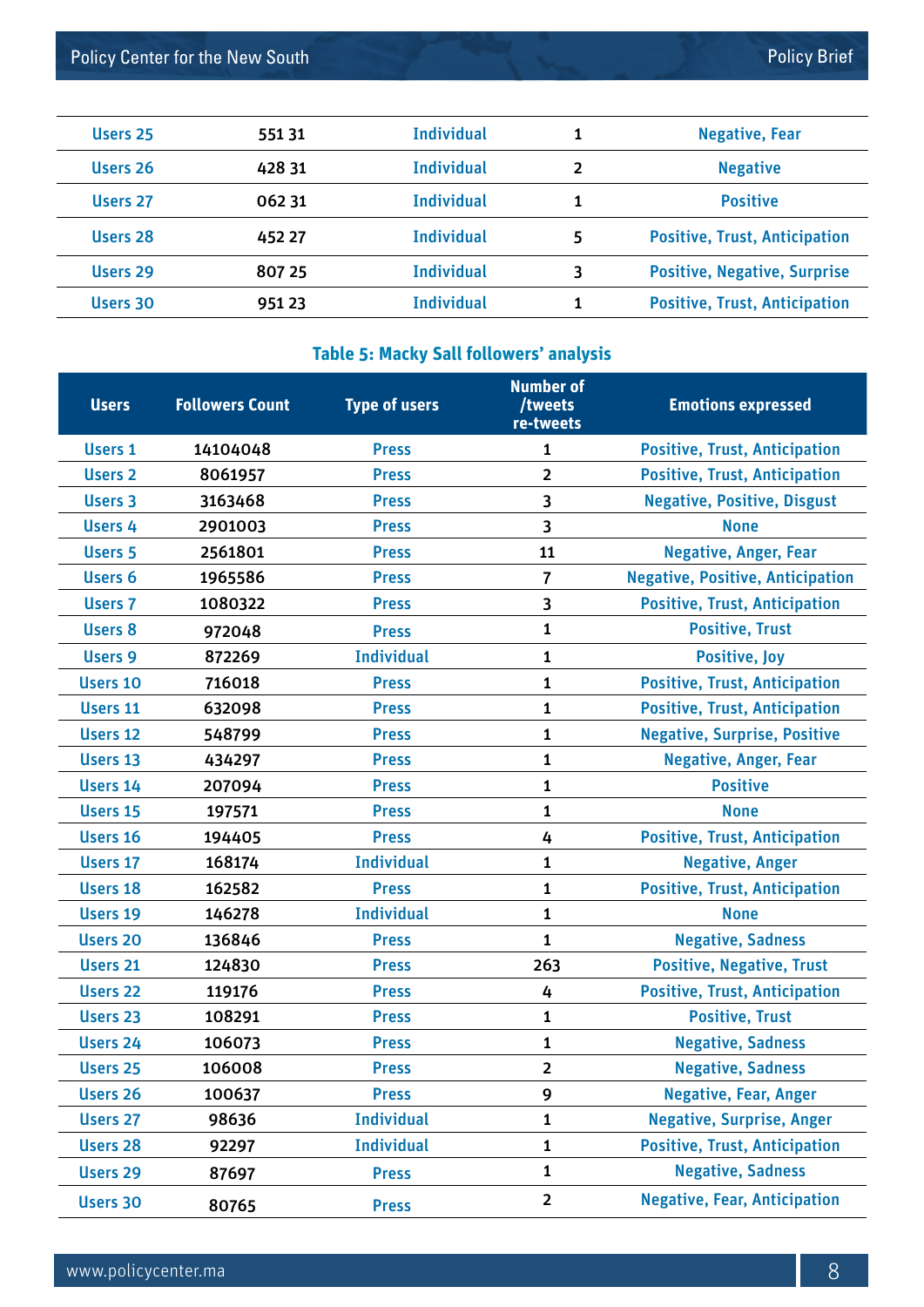We classified users based on two types: press and individual accounts. What we can see is that, out of the 30 most influential accounts, five of them are individual accounts following APR's candidate. On the opposite, ten individual accounts follow Ousmane Sonko out of the 30 most influential accounts. It is not surprising to see the important place of Press on Twitter since freedom of the press in Senegal is not an illusion. Looking at emotions conveyed by those influential accounts is interesting. In fact, even if an influential user tweets only once about one of the two candidates, his tweet can have an impact given the big number of followers. In other words, if an influential account tweets one positive tweet about one of the candidates, it will have a strong impact in comparison with a less influential user who would be tweeting more with, for example, negative emotions.

Both Tables 4 and 5 provide us with the emotions that come out the most from the various tweets by every user. There are in fact mixed emotions for both candidates and it would not be relevant to come up with a specific analysis. We leave it to the appreciation of the reader to compare how most influential users speak about every candidate.

### **Limitations**

As much as we try to bring in trends ahead of the Senegalese presidential elections, there are some limitations to our data-mining and analysis model. The first limitation relates to the Twitter penetration rate in Senegal. Twitter does not actually publish official statistics about the use of this social network. Hence, it is difficult to compare the number of Twitter users to the ones engaged in the virtual debate about both candidates. The information that we have is that there are 9.6 Million people with internet access in Senegal<sup>6</sup>. We do not believe all of those people have Twitter and even if they do, a few of them actually interact on Twitter to express their thoughts about "Ousmane Sonko" and "Macky Sall". In addition to that, most of the Senegalese electorate resides in rural areas with maybe less internet access than the urban electorate.

The second one relates to sentiment analysis. In fact, the library of emotion that we use does not recognize sarcasm that can be misleading. In addition, it does not recognize the Wolof language. Consequently, we were not able to carry out an emotion analysis based on Wolof words.

The last limitation lies in the fact that the number of tweets analyzed for every candidate is different. Furthermore, depending on the reader's lenses, he can interpret the data in different ways. Hence, our aim is not to come up with a prediction about the outcome of the presidential election but to provide the reader with the temperature on Twitter ahead of the elections.

**<sup>6.</sup>** Vidzraku, Sylvain. "Sénégal : Le Nombre D'utilisateurs D'Internet a Atteint 9,6 Millions De Personnes." La Tribune, La Tribune Nouvelle, 8 May 2018, afrique.latribune.fr/africa-tech/2018-05-08/senegal-le-nombre-d-utilisateurs-d-internet-a-atteint-9-6-millions-de-personnes-777869.html.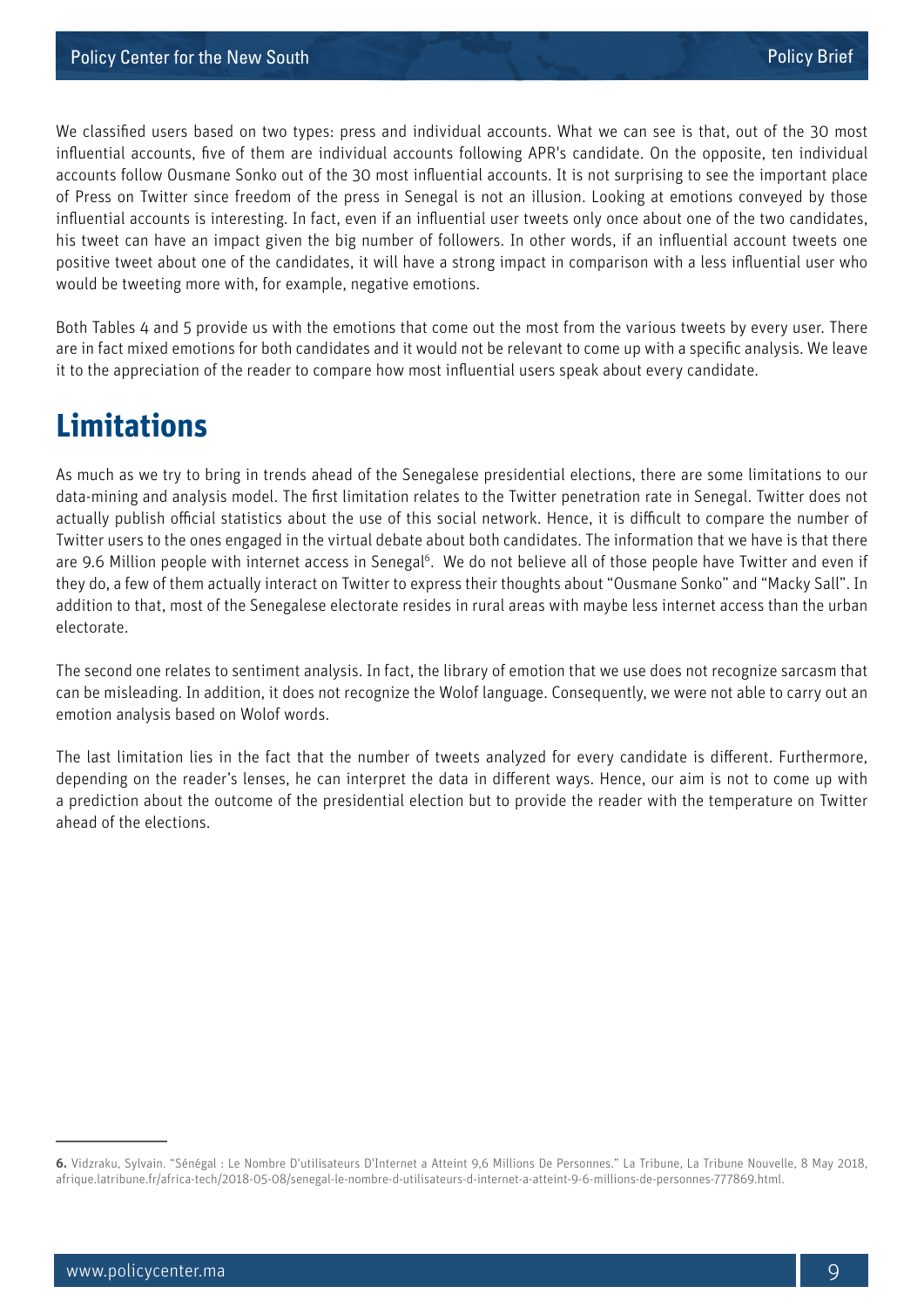### **Conclusion**

As a conclusion, it is interesting to see that Twitter can be a metaphor for Election Day. In fact, one of the key indicators where a question mark hangs is the expected participation rate. Indeed, since Abdoulaye Wade came back to Dakar on February 7, 2019, he has been actively calling on voters to boycott the elections<sup>7</sup>. He believes the elections should not take place since his son, Karim Wade, was not able to run for the presidency. It is true that Abdoulaye Wade, former Senegalese president, does have some influence in the country, especially, amongst the Mouridiya religious community. However, the participation rate will reveal whether his influence still holds strongly or not. It is unlikely that his call for boycotting will have a major influence. Nonetheless, the participation rate will be a major indicator to assess the next president's weight amongst the population. If the next president is elected with a high percentage but with a low participation rate, it could question his legitimacy as few people actually voted for him. In opposition to that, if the polls elect the next president with an average percentage but with a reasonable participation rate (around 50%), it would give him more legitimacy during his mandate.

To conclude on a final thought, there is an interesting parallel to draw between Twitter and the real-life of the Senegalese electorate. Let us take as a starting point the number of people with internet access and consider that they refer to the people who registered to vote for the elections. The second element is the number of people who actually participate in the political debate about both candidates on Twitter who refers to the people who will effectively go to the polls to vote. The participation rate in real-life equals to the percentage of those who registered to vote and who will join the polls on Sunday. While the participation rate on Twitter is the percentage of those who have internet access and who speak about one of the two candidates on Twitter. In both cases, we will see that there is a gap in the participation in the political life whether in real or online. The number of tweets that we were able to analyze reveals how little people engage online compared to the number of people who have internet access in the country. As we recall from the last presidential elections in 2012, the participation rate was at 55% for the second round, which is slightly above half of the electorate. For this year's election, there is a chance that the participation rate could be similar to that of the previous election.

**<sup>7.</sup>** AFP, Jeune Afrique avec. "Présidentielle Au Sénégal : Abdoulaye Wade De Retour à Dakar, Réitère Son Appel Au Boycott Du Scrutin – JeuneAfrique.com." JeuneAfrique.com, Jeune Afrique, 8 Feb. 2019, www.jeuneafrique.com/731903/politique/presidentielle-au-senegal-abdoulaye-wade-de-retour-a-dakarreitere-son-appel-au-boycott-du-scrutin/.